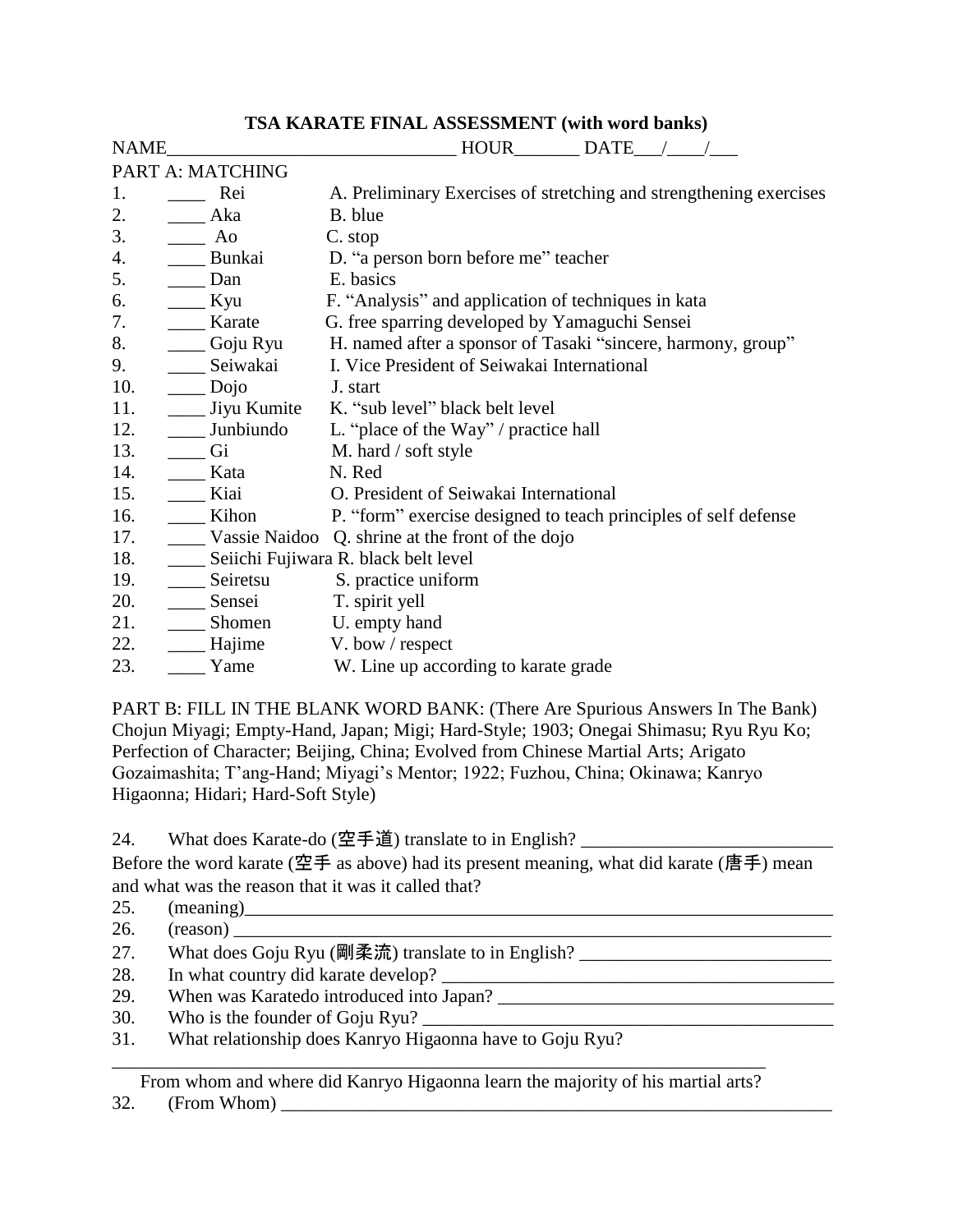- 33. (Where) \_\_\_\_\_\_\_\_\_\_\_\_\_\_\_\_\_\_\_\_\_\_\_\_\_\_\_\_\_\_\_\_\_\_\_\_\_\_\_\_\_\_\_\_\_\_\_\_\_\_\_\_\_\_\_\_\_\_\_\_\_\_\_\_
- 34. According to Gichin Funakoshi, what is the ultimate aim or purpose of karatedo? \_\_\_\_\_\_\_\_\_\_\_\_\_\_\_\_\_\_\_\_\_\_\_\_\_\_\_\_\_\_\_\_\_\_\_\_\_\_\_\_\_\_\_\_\_\_\_\_\_\_\_\_\_\_\_\_\_\_\_\_\_\_\_\_\_\_\_\_\_\_\_\_
- 35. What do we say at the beginning of class? \_\_\_\_\_\_\_\_\_\_\_\_\_\_\_\_\_\_\_\_\_\_\_\_\_\_\_\_\_\_\_\_\_\_\_\_\_
- 36. What do we say at the end of class? \_\_\_\_\_\_\_\_\_\_\_\_\_\_\_\_\_\_\_\_\_\_\_\_\_\_\_\_\_\_\_\_\_\_\_\_\_\_\_\_\_\_
- 37. How do you say "left" in Japanese?
- 38. How do you say "right" in Japanese?\_\_\_\_\_\_\_\_\_\_\_\_\_\_\_\_\_\_\_\_\_\_\_\_\_\_\_\_\_\_\_\_\_\_\_\_\_\_\_\_\_\_

## PART C: FILL IN THE BLANK WORD BANK

(There is one spurious term in the bank.) Sanchin, Chudan Yoko, Musubi, Osae, Age-Jodan, Ura-ken, Kokutsu, Mawashi, Neko-ashi, Zen-kutsu, Harai Gedan, Shiko, Heiko







39. \_\_\_\_\_\_\_\_\_\_\_\_\_\_\_\_\_\_\_\_\_\_\_\_\_\_DACHI 40. \_\_\_\_\_\_\_\_\_\_\_\_\_\_\_\_\_\_\_\_\_\_\_\_DACHI





41. \_\_\_\_\_\_\_\_\_\_\_\_\_\_\_\_\_\_\_\_\_\_\_\_\_\_\_DACHI 42. \_\_\_\_\_\_\_\_\_\_\_\_\_\_\_\_\_\_\_\_\_\_\_\_DACHI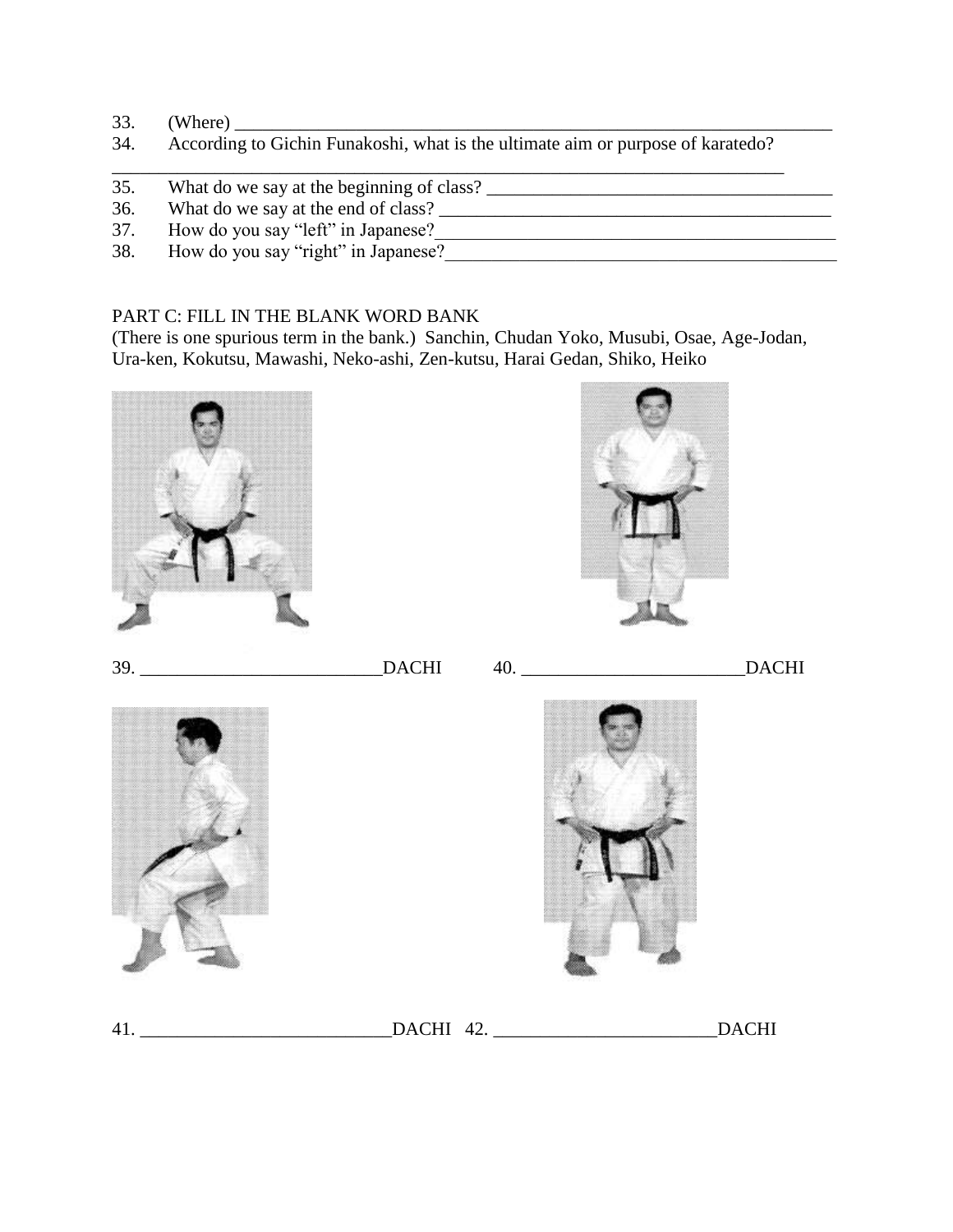





 $45.$ 

\_UKE

 $46.$ 

**UKE**